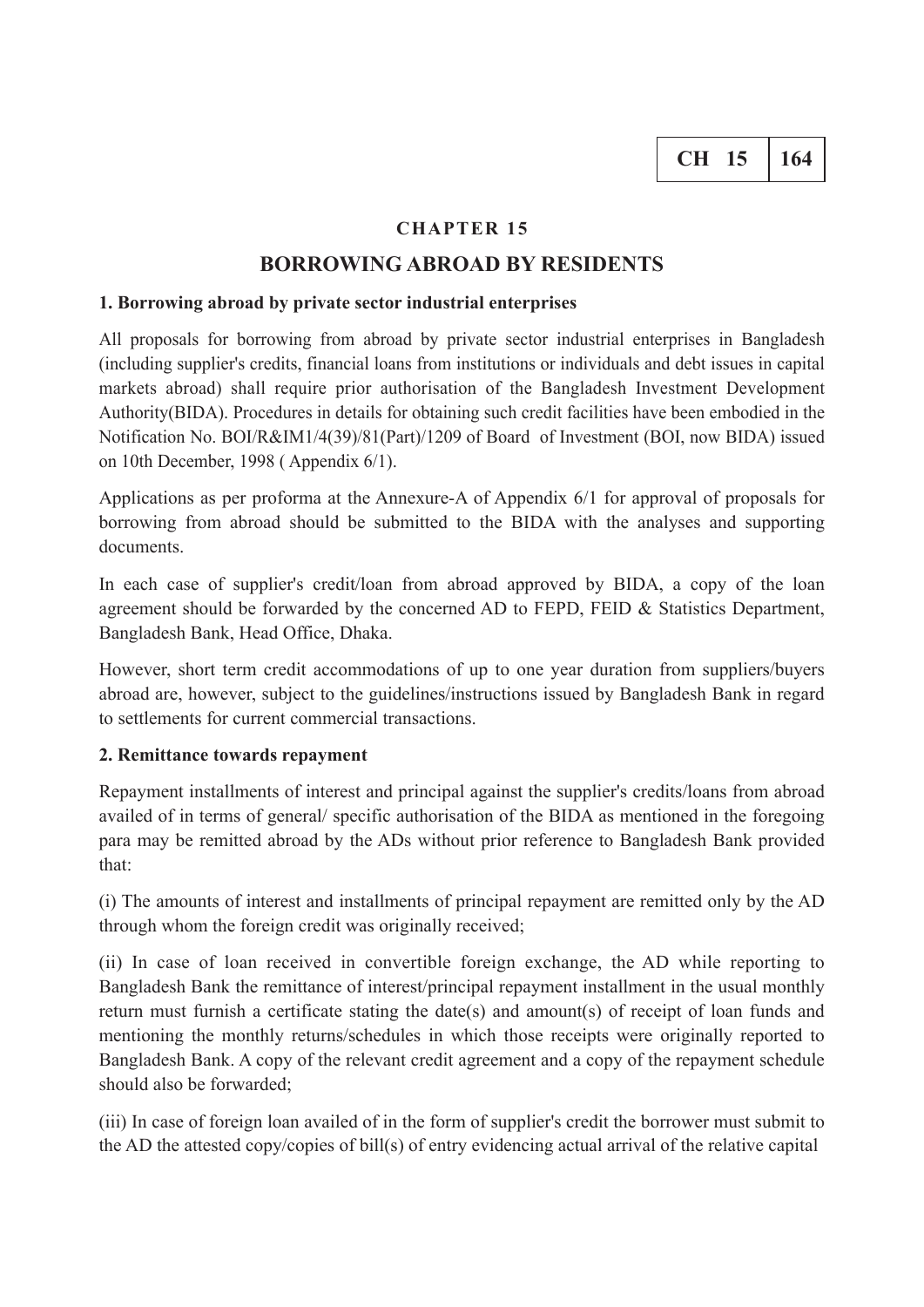|  |  | 165 |
|--|--|-----|
|--|--|-----|

goods in Bangladesh before any installment of interest/principal can be remitted. Attested copy/copies of the bill(s) of entry alongwith copy of the relative credit agreement and repayment schedule should be forwarded to the Bangladesh Bank by the AD while reporting remittance of installment of principal/interest in the usual monthly returns/schedules.

## **3. Borrowing abroad by public sector entities**

Borrowing abroad by public sector entities requires approval of the Government. All such borrowings on commercial (non- concessional) terms also require specific approval of the Standing Committee on Non-Concessional Loan.

## **4. Guarantee towards repayments of foreign suppliers' credit**

Issuance of repayment guarantees against foreign suppliers' credits shall be subject to the instructions at Para 9, Chapter 16.

## **5. Short term suppliers' credit from abroad**

Availing of short term suppliers' credits from abroad in the form of imports under deferred payment LCs will be subject to compliance with the instructions at Para-33, Chapter 7 (Import).

# **6. Remittances towards repayment of interest and principal installments against past foreign loans/suppliers' credits**

Remittances towards repayment of interest and principal installments against past foreign loans/suppliers' credits availed in terms of specific approvals other than those covered in the preceding paragraphs (such as past marine vessel procurements under the erstwhile Pay as You Earn Scheme) will be subject to such prior permission requirement as prescribed in the original approvals, until and unless decided otherwise by Bangladesh Bank on approach in each case.

# **7. Medium/long term external borrowing by industrial enterprises in Export Processing Zones/Economic Zones**

The procedure outlined below will be followed in processing medium/long term external borrowing approval requests of industrial units in the EPZs/EZs.

(i) Industrial units in the EPZs/EZs. will submit borrowing approval applications and related documents as per proforma at Annexure-A, Appendix-6/1 through their rnominated Authorized Dealer banks for onward referral via BEPZA/BEZA to Bangladesh Bank, Head Office. Besides documentation requirements indicated at Annexure-A, Appendix-6/1, approval application must also be supported by analyses and papers in regard to: (a) commercial viability of the project (b) the project's capacity to service the proposed debt from its earnings (c) cost competitiveness of the project's outputs in domestic and external markets (d) existing domestic output capacity in the sector to which the borrowing proposal relates, and the potential domestic and external